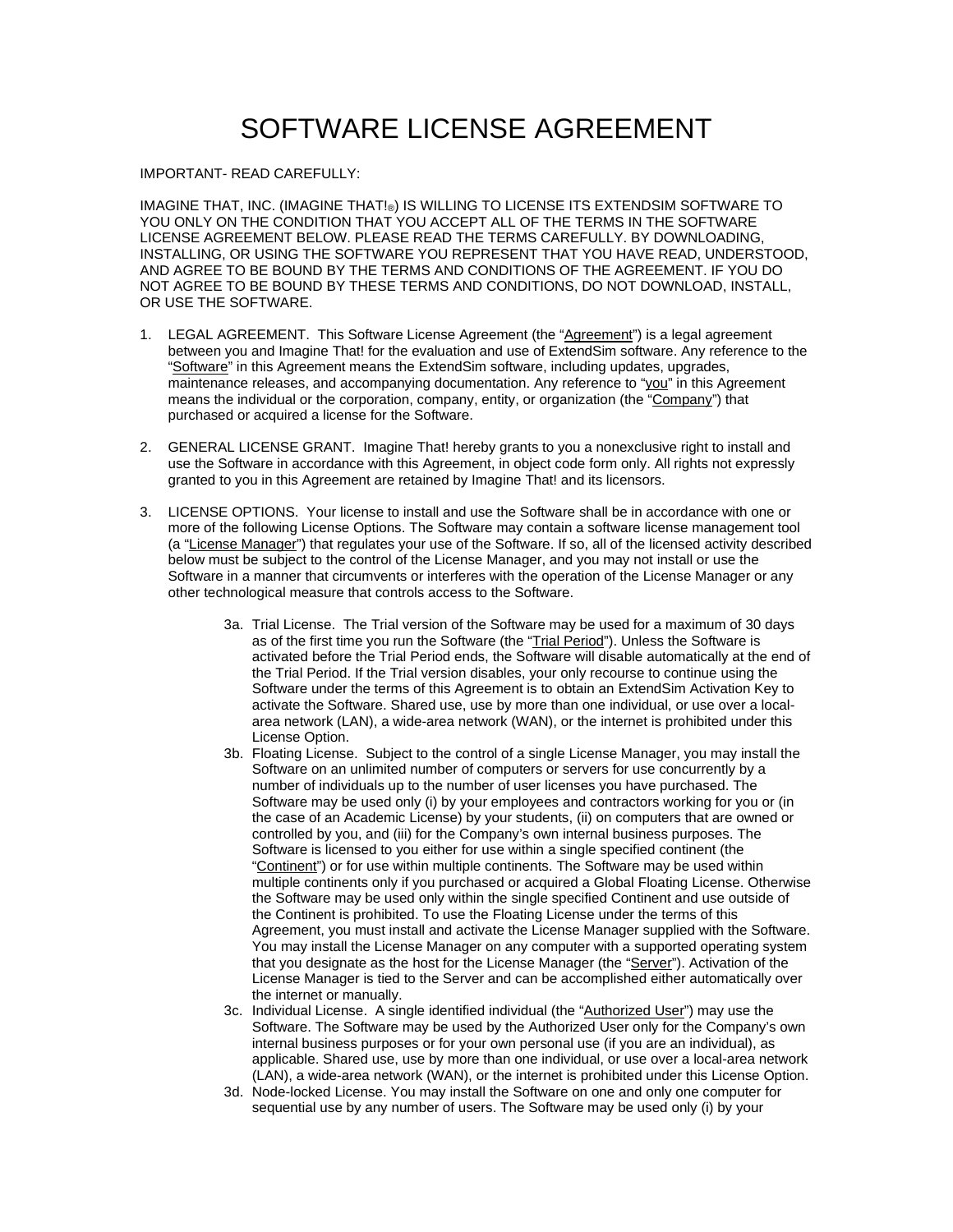employees and contractors working for you or (in the case of an Academic License) by your students, (ii) on a computer that is owned or controlled by you, and (iii) for the Company's own internal business purposes. Concurrent use is not allowed under this License Option. Use over a local-area network (LAN), a wide-area network (WAN), or the internet is prohibited under this License Option.

- 3e. Academic License. If the Software is a Student version or was purchased or otherwise obtained at an academic or educational discount (collectively, an "Academic License"), it may only be used for Academic Purposes. Academic Purposes means in support of coursework at an accredited educational institution. Examples include a professor using the Software to teach a course, a student using the Software for a course, or a student using the Software for research toward an advanced degree. An Academic License of the Software may not be used for commercial, professional, commercial training, or other forprofit purposes, including consulting or research subsidized by a private or government enterprise. Research projects are typically considered commercial unless the simulation results are made publicly available.
- 4. OWNERSHIP. All right, title, and interest in and to the Software and all intellectual property rights therein or thereto, including, without limitation, all copyrights, trade secret rights, patent rights and trademark rights therein or thereto, shall at all times remain in Imagine That! or its licensors. The following are owners of their respective rights: Reprise Software (RLM), GarageGames Inc (Torque Game Engine or "TGE"), and Geer Mountain Software (Stat::Fit®). RLM, TGE, and Stat::Fit are copyright by their respective owners and are licensed to Imagine That! for distribution with ExtendSim. All other products and portions of products are copyright by Imagine That! The Software is protected by United States copyright laws and international treaty provisions. You agree not to remove or alter any copyright notice, trademark, or other marking or notice contained in the Software.
- 5. USE TO CREATE NEW MODELS, BLOCKS, AND LIBRARIES. The Software contains certain models, libraries and blocks (including icons, dialogs and block code) owned by or licensed to Imagine That! This license to you to use the Software includes the right to use the Software to develop your own simulation models ("New Models"), blocks of code ("New Blocks") and collections of New Blocks ("New Libraries"). The following applies to the New Models, New Blocks, and New Libraries you create by using the Software: You own any New Model you create. You own any New Block you create that contains only original code. HOWEVER, if you create any New Block that uses or includes any portion of a block from an ExtendSim library, or if you include in your New Library any block(s) from any ExtendSim library (in whole or in part), your right to license, sell, give away, or otherwise distribute or provide your New Block or New Library is limited as follows. In that case, you may only license, sell, distribute, provide, or give away your New Block or New Library to a recipient who has a current license for the same ExtendSim product from which you have derived your New Block or New Library.
- 6. ACTIVATION. Some License Options require activation using an Activation Key in order to use the Software under the terms of this Agreement. If activation is required, your licensed use of the Software is bound to the computer(s) you used to complete activation. You may need to re-activate the Software if you upgrade the Software. You may need to re-activate the Software after changing your computer's hardware configuration. You may need to contact Imagine That! to complete the activation or reactivation.
- 7. SUPPORT AND MAINTENANCE. Except for the Student, Analysis RunTime, and Player RunTime versions of the Software, the Individual, Node-Locked, and Floating license options require subscription to an annual Software Maintenance and Support Plan (the "MSP"). During the time period for which the MSP is active, Imagine That! will provide Technical Support and make available electronic Updates to the Software, as detailed in the ExtendSim Software Maintenance and Support Plan. If the MSP for the Software has lapsed, Imagine That! will cease providing replacement Activation Keys, Technical Support, and Software Updates.

## 8. CHANGE IN AUTHORIZED USER AND TRANSFER.

8a. If you are a Company, you may designate another employee or contractor working for you as the "new" Authorized User hereunder provided all of the following four (4) conditions are met: (i) the rights of the "old" Authorized User to use the Software are permanently discontinued and the Software is deactivated from the computer(s) of the "old" Authorized User (if the "new" Authorized User uses a different computer), and (ii) the Software is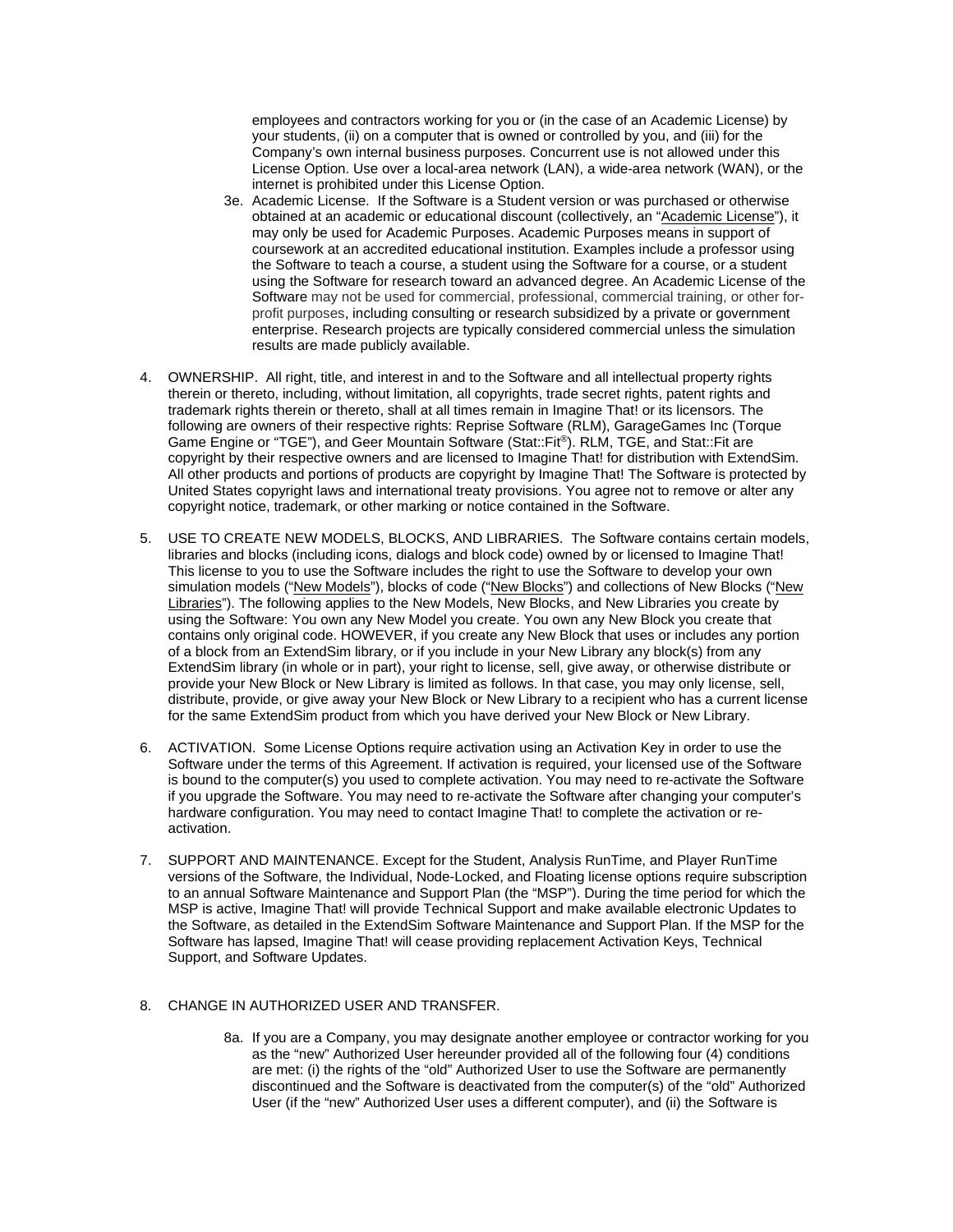installed on the computer(s) (as permitted in Section 3c) of the "new" Authorized User, and (iii) the "new" Authorized User is identified as the "registered user" of the Software to Imagine That! (if permitted under your security procedures); and (iv) such change in designated Authorized User of the Software may not occur more than once in a calendar year.

- 8b. You may transfer or assign this License Agreement and the rights granted herein to another individual or Company (if you are an individual) or to another Company (if you are a Company) provided all of the following four (4) conditions are met: (i) you transfer the Software, together with all upgrades thereto, as one software product, and (ii) you transfer the original of the Software and all upgrades, together with all copies thereof, and (iii) you deactivate the Software from all computers and retain no copy of the Software that has been transferred, and (iv) the transferee agrees in writing to be bound by the terms and conditions of this Agreement and such writing is signed by the transferee and provided to Imagine That!
- 9. OTHER RESTRICTIONS. You may not sublicense, rent, lease, lend, use for timesharing, service bureau or application service provider (ASP) purposes or distribute the Software or otherwise grant access to or use of the Software by a third party. You may not use the Software over the internet. You may not alter or modify the Software nor merge the Software or any part thereof into other program material. You may not create derivative works of the Software, except only for derivative works of models, blocks, or libraries that are contained in the Software for such purpose, as set forth in Section 5 above. You agree that you will not, to the fullest extent permitted by applicable law, reverse engineer, decompile, reverse assemble, list, print or display the Software or otherwise attempt to obtain the source code of the Software or permit any third party to do so.
- 10. COPIES. The Software may not be copied, in whole or in part, without the prior written consent of Imagine That! except to make a backup copy. This exception does not allow copies to be made for others. Any copy you make must contain all copyright and other notices and legends included in the original provided by Imagine That! All copies of the Software, whether provided by Imagine That! or made by you, shall remain the property of Imagine That! or its licensors. BY UNAUTHORIZED COPYING OR BY ACQUIRING AND USING UNAUTHORIZED COPIES YOU MAY BE COMMITTING BOTH CRIMINAL AND CIVIL OFFENSES AND MAY BE LIABLE FOR FINES, DAMAGES, AND ATTORNEYS' FEES.
- 11. NO WARRANTY ON SOFTWARE. IMAGINE THAT! AND ITS LICENSORS DO NOT AND CANNOT WARRANT THE PERFORMANCE OF THE SOFTWARE OR THE RESULTS THAT MAY BE OBTAINED BY USING THE SOFTWARE. ACCORDINGLY, THE SOFTWARE IS PROVIDED ON AN "**AS IS**" BASIS. IMAGINE THAT! AND ITS LICENSORS EACH HEREBY SPECIFICALLY EXCLUDES AND DISCLAIMS ANY AND ALL WARRANTIES WITH RESPECT TO THE SOFTWARE, WHETHER EXPRESS, IMPLIED, STATUTORY OR OTHERWISE, INCLUDING, WITHOUT LIMITATION, ANY IMPLIED WARRANTY OF MERCHANTABILITY AND OF FITNESS FOR A PARTICULAR PURPOSE, ANY WARRANTY OF NON-INFRINGEMENT, AND ANY WARRANTY OR GUARANTY OF ABSENCE OF HIDDEN DEFECTS, AND ANY WARRANTY THAT MAY ARISE BY REASON OF USAGE OF TRADE, CUSTOM OR COURSE OF DEALING. Some jurisdictions do not allow the exclusion of implied warranties, so the above exclusion may not apply to you.
- 12. LIMITED WARRANTY ON MEDIA ONLY. Imagine That! warrants the media on which the Software is recorded to be free from defects in material or workmanship under normal use for 30 days after the date of initial delivery. During the 30-day period, you may return the media to Imagine That! and it will be replaced, without charge, with other media containing the Software. Such replacement of the media is your SOLE AND EXCLUSIVE REMEDY in the event of a defect. The above limited warranty gives you specific legal rights and you may also have other rights that vary from state to state.
- 13. LIMITATION OF LIABILITY. UNDER NO CIRCUMSTANCES SHALL IMAGINE THAT! BE LIABLE TO YOU OR ANY OTHER PERSON FOR ANY SPECIAL, INDIRECT, INCIDENTAL, OR CONSEQUENTIAL DAMAGES, INCLUDING, WITHOUT LIMITATION, LOST PROFITS OR LOST DATA, LOSS OF OTHER PROGRAMS, OR OTHERWISE, AND WHETHER ARISING OUT OF BREACH OF WARRANTY, BREACH OF CONTRACT, TORT (INCLUDING NEGLIGENCE), STRICT LIABILITY OR OTHERWISE, EVEN IF ADVISED OF THE POSSIBILITY OF SUCH DAMAGE OR IF SUCH DAMAGE COULD HAVE BEEN REASONABLY FORESEEN, EXCEPT ONLY IN CASE OF PERSONAL INJURY WHERE, AND THEN ONLY TO THE EXTENT THAT, APPLICABLE LAW REQUIRES SUCH LIABILITY. Some states do not allow the exclusion or limitation of incidental or